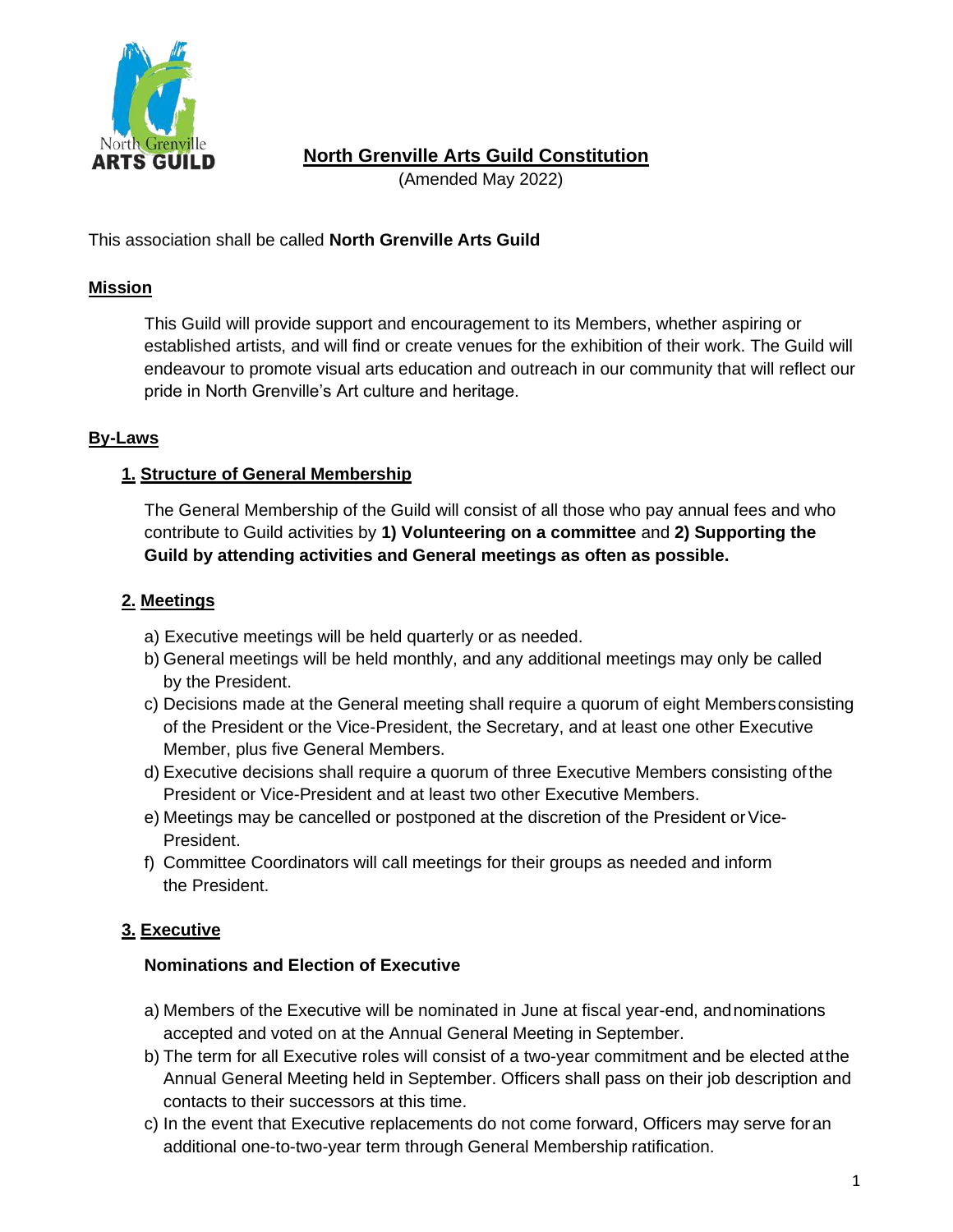### **Structure of the Executive**

- a) President
- b) Vice President
- c) Secretary
- d) Treasurer

### **Responsibilities of the Executive**

#### **President:**

The President will call and lead meetings and set agendas for both Executive and General meetings. They will act as the main contact between the Community and the Guild, and as such are expected to uphold the ethos and purpose of the Guild as stated in the Constitution. They will decide and delegate the chores of running the Guild, week to week, and work to promote the Guild's interests in the wider community. They will work cooperatively with the Executive to hold meetings, programs, and other activities for the Guild's Members. They also act as a signing officer on the Guild bank account. The President currently maintains the membership database and coordinates events/shows. They also currently maintain our Facebook page.

### **Vice-President:**

The Vice-President will support the President in their duties, help to run meetings and reach decisions, and when necessary, stand in for the President at meetings and in the community. They will work with the Executive to make decisions and generally help the smooth running of the Guild. The Vice-President also currently oversees the content of our website and updates and maintains as required. They also currently create MailChimp communications to send out to membership.

### **Secretary:**

The Secretary is responsible for taking accurate minutes at each Executive or General meeting, formally writing up those minutes, and submitting them in a timely manner to be reviewed by the President. The Secretary is also responsible for the drafting of General letters for the President if requested, as well as drafting a monthly Newsletter. The Secretary will also draft emails to Members as per the President's request. They will work with the Executive to make decisions and generally help the smooth running of the Guild.

### **Treasurer:**

The Treasurer is responsible for the financial records of the Guild, making payments in a timely manner, and reporting the state of the Guild's finances on a yearly basis. The Treasurer also handles electronic payments of Membership fees, and any electronic sales that take place on behalf of Members as required. They act as liaison with the bank and as a signing officer on the Guild account. They will work with the Executive to make decisions and generally help the smooth running of the Guild. The Treasurer also applies for grants.

### **4. Past President**

The Past President may act as an advisor to the Executive on invitation by the President but will have no voting privilege.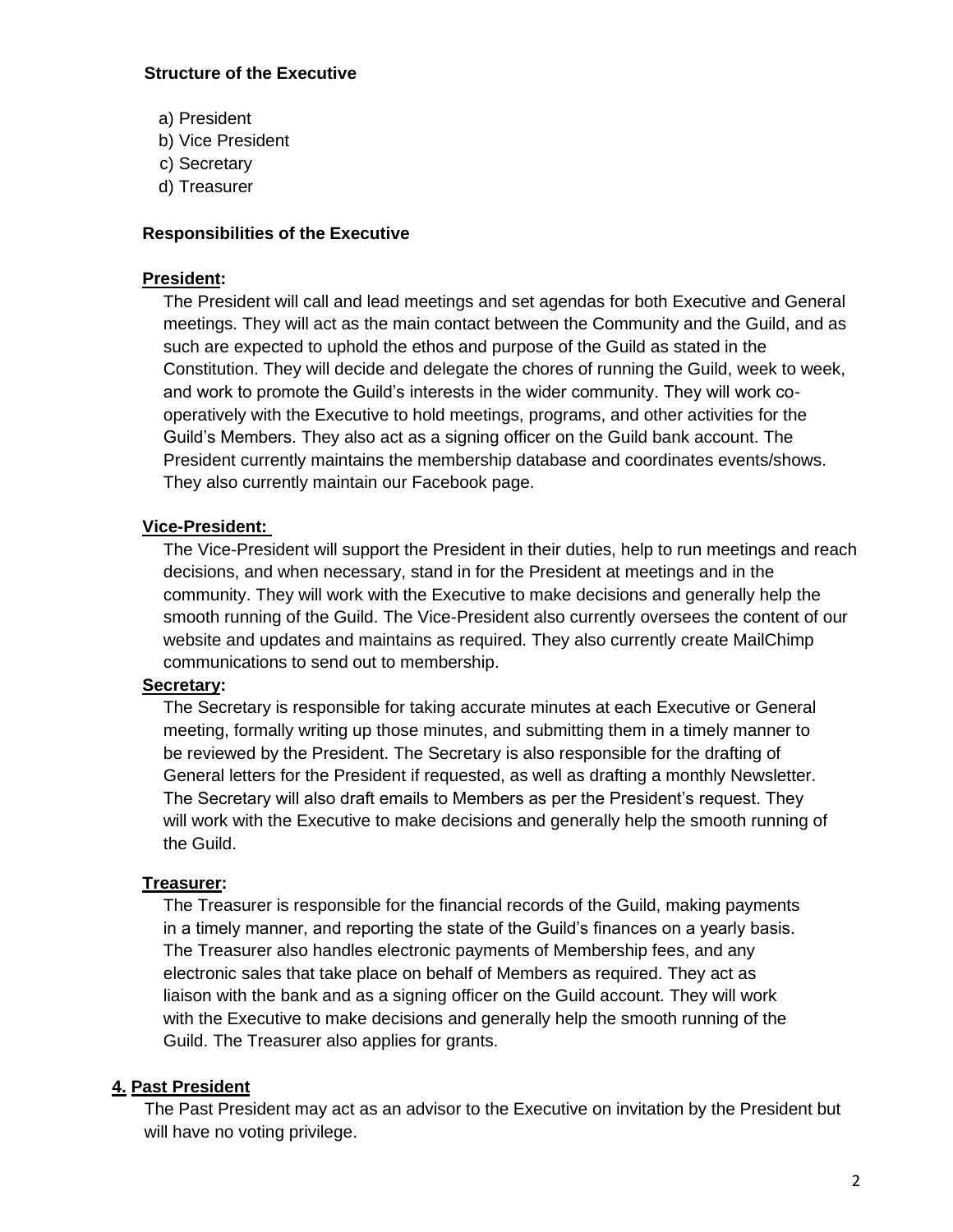# **5. Webmaster and Committee Coordinators: All Committee Leaders will sign on fora oneyear term, on a voluntary basis**

# **Webmaster**

Maintains the website and social media pages.

Updates web and social media content (group information, resources, Facebook) on abimonthly basis.

Maintains the Members' gallery of artwork.

Promotes meetings, workshops, and special events online.

Adheres to provincial and federal privacy laws, limiting publicly displayed contactinformation as directed by each Member.

Helps prepare the monthly newsletter with President and posts it to the website in accordance with CAN-SPAM laws.

# **Membership Coordinator**

Compiles and maintains Membership list of paid and lifetime Members.

Collects new Member information from online application forms to be added to Master list. Manufactures and distributes Membership cards both annually and to new Membersduring the year.

Provides paper application forms to drop-in guests who wish to become a Member. Collects Membership fees to be delivered to the Treasurer for deposit and forreceipt generation.

Shares Membership list with President.

## **Marketing Coordinator**

Prepares North Grenville Arts Guild (NGAG) marketing material, i**ncluding event notices, publications for boosting the Guild's profile, etc.,** and presents material to the Executive for approval before arranging for publication.

Works with other Committee Coordinators and Webmaster to prepare and oversee effective promotion of Guild events.

**Recruits Member assistance** as needed.

Informs President of all meetings.

# **Program Coordinator**

Proposes Guild activities and events, such as Plein air events, workshops, and presentations in consultation with the Executive.

Plans and oversees all details of these activities and events, and **recruits Member assistance** as needed.

Works with the Marketing Coordinator and Webmaster to ensure effective marketing of Guild events.

Informs President of all meetings.

# **Show Coordinator**

Proposes NGAG activities and events in consultation with the Executive.

Plans and oversees all details of these activities and events and **recruits an operating team and Member assistance** as needed.

Finds Show Venue and oversees rental agreement and operation of Venue throughout the show.

Works with the Marketing Coordinator to ensure effective marketing of Guild events. Informs President of all meetings.